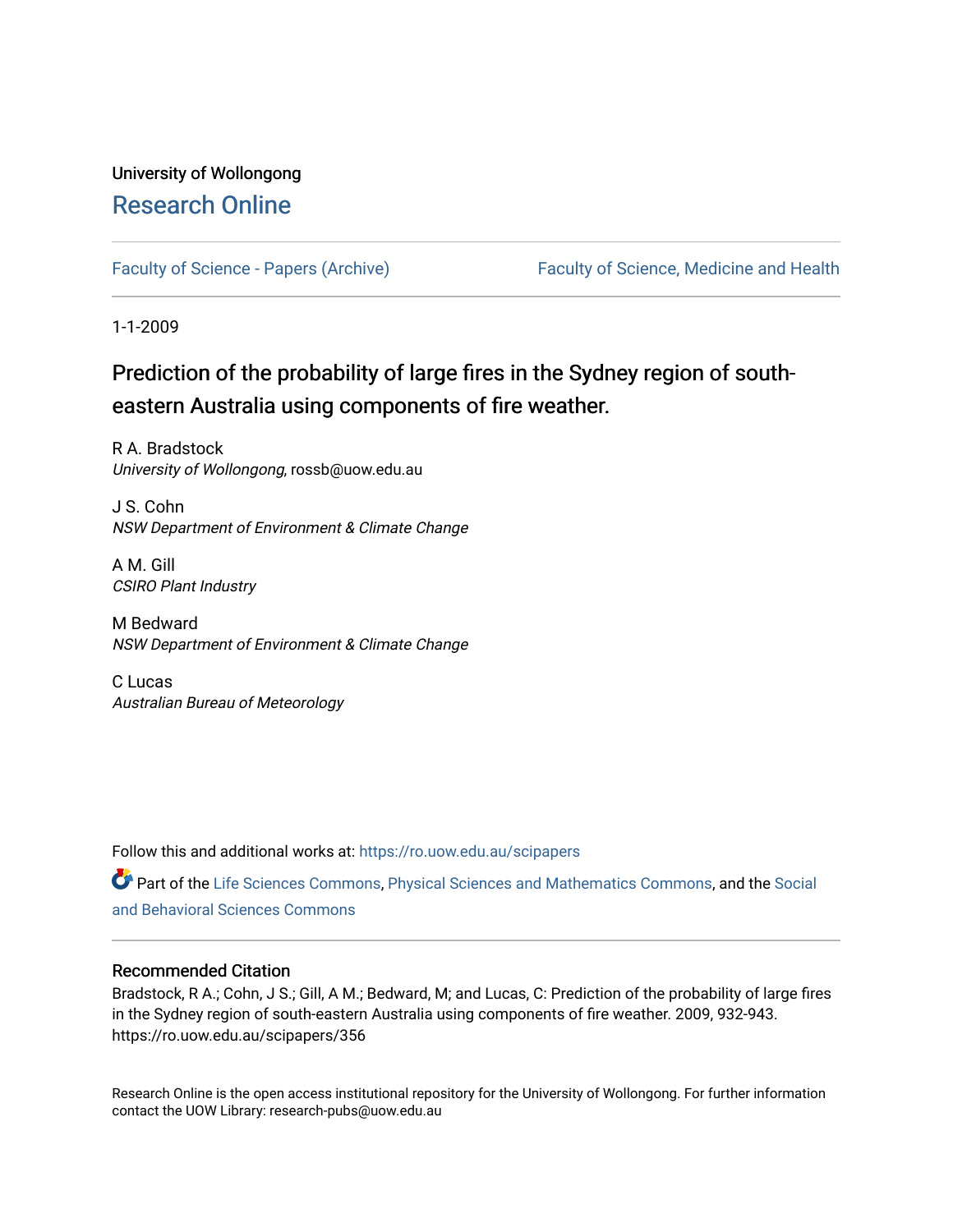## Prediction of the probability of large fires in the Sydney region of south-eastern Australia using components of fire weather.

## Abstract

The probability of large-fire (>= 1000 ha) ignition days, in the Sydney region, was examined using historical records. Relative influences of the ambient and drought components of the Forest Fire Danger Index (FFDI) on large fire ignition probability were explored using Bayesian logistic regression. The preferred models for two areas (Blue Mountains and Central Coast) were composed of the sum of FFDI (Drought Factor, DF = 1) (ambient component) and DF as predictors. Both drought and ambient weather positively affected the chance of large fire ignitions, with large fires more probable on the Central Coast than in the Blue Mountains. The preferred, additive combination of drought and ambient weather had a marked threshold effect on large-fire ignition and total area burned in both localities. This may be due to a landscape-scale increase in the connectivity of available fuel at high values of the index. Higher probability of large fires on the Central Coast may be due to more subdued terrain or higher population density and ignitions. Climate scenarios for 2050 yielded predictions of a 20-84% increase in potential large-fire ignitions days, using the preferred model.

## Keywords

eastern, australia, prediction, components, probability, fire, weather, large, fires, sydney, region, south

## **Disciplines**

Life Sciences | Physical Sciences and Mathematics | Social and Behavioral Sciences

### Publication Details

Baker, J. R., Priddel, D., Auld, T. & Keith, D. (2009). Science supporting threatened species conservation. Ecological Management and Restoration, 10 (s1), S145-S145.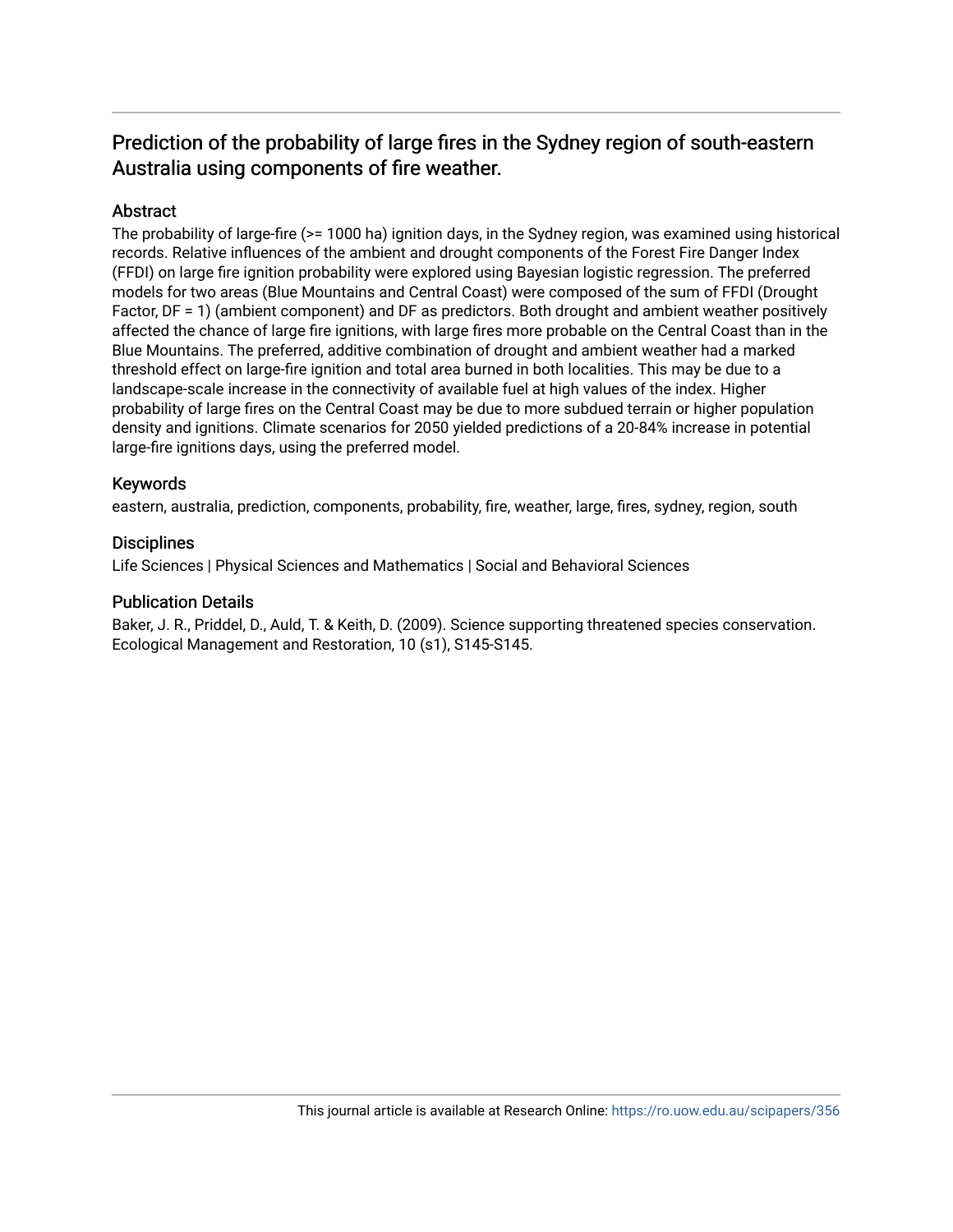## **Prediction of the probability of large fires in the Sydney region of south-eastern Australia using fire weather**

*R. A. Bradstock*A,B,E, *J. S. Cohn*C, *A. M. Gill*A,B, *M. Bedward*<sup>C</sup> *and C. Lucas*B,D

AFenner School of Environment and Society, The Australian National University, Canberra, ACT 0200, Australia.

<sup>B</sup>Bushfire Co-operative Research Centre, 340 Albert St, East Melbourne, VIC 3002, Australia.

CNew South Wales Department of Environment and Climate Change, PO Box 1967,

Hurstville, NSW 2220, Australia.

DAustralian Bureau of Meteorology, GPO Box 1289, Melbourne, VIC 3001, Australia.

<sup>E</sup>Corresponding author. Present address: Centre for Environmental Risk Management of Bushfires,

University of Wollongong, NSW 2522, Australia. Email: [rossb@uow.edu.au](mailto:rossb@uow.edu.au)

**Abstract.** The probability of large-fire (≥1000 ha) ignition days, in the Sydney region, was examined using historical records. Relative influences of the ambient and drought components of the Forest Fire Danger Index (FFDI) on large fire ignition probability were explored using Bayesian logistic regression. The preferred models for two areas (Blue Mountains and Central Coast) were composed of the sum of FFDI (Drought Factor,  $DF = 1$ ) (ambient component) and DF as predictors. Both drought and ambient weather positively affected the chance of large fire ignitions, with large fires more probable on the Central Coast than in the Blue Mountains. The preferred, additive combination of drought and ambient weather had a marked threshold effect on large-fire ignition and total area burned in both localities. This may be due to a landscape-scale increase in the connectivity of available fuel at high values of the index. Higher probability of large fires on the Central Coast may be due to more subdued terrain or higher population density and ignitions. Climate scenarios for 2050 yielded predictions of a 20–84% increase in potential large-fire ignitions days, using the preferred model.

**Additional keywords:** climate change, drought, fire danger, fire weather indices.

### **Introduction**

Large landscape fires can have important environmental, social and economic consequences (e.g. death and injuries, destruction of buildings, crops and infrastructure; Moreno 1998; Keeley and Fotheringham 2001; Gill 2005). Such impacts are often severe in peri-urban environments where large populations abut extensive tracts of flammable vegetation. Although large fires represent only a small proportion of the total number of fires, they typically account for the bulk of area burned in many regions (e.g. Reed and McKelvey 2002). An understanding of the factors that govern the incidence and spread of large fires is therefore needed to support effective planning of fire mitigation and suppression, along with planning for ecological and urban interface management (Amiro *et al*. 2004). Such an understanding is required not only to predict their incidence, but also to evaluate how this may shift under global change.

The incidence and size of fires is influenced by a range of factors, such as ignition sources, fuels, terrain, suppression forces and weather. In particular, weather is considered to be a significant influence on the incidence of large fires (Flannigan and Harrington 1988; Carrega 1991; Davis and Michaelsen 1995; Gill and Moore 1996, 1998; Mensing *et al*. 1999; Moritz 2003; Keeley 2004; Peters *et al*. 2004). Formal relationships between the incidence of large fires and meteorological factors or fireweather indices have been explored in a variety of locations, leading to differing conclusions about the relative importance of different weather components. For example, in Canada, area burned was positively related to low rainfall (i.e. drought), high temperatures and low relative humidity (Flannigan and Harrington 1988). In coastal California, however, large fires were largely determined by incidence of autumn foehn winds rather than antecedent rainfall (Keeley 2004). Viegas *et al*. (1992) and Viegas and Viegas (1994) found area burned in Portugal was related to fuel moisture and seasonal rainfall. In temperate Australia, drought preceding the fire season, in combination with particular meteorological conditions, can result in large fires (Foley 1947; Robin and Wilson 1958; Cheney 1976; Cunningham 1984; Gill 1984).

In contrast to drought, which can be regarded as a relatively long-term influence on fire size, effects of wind, air temperature and humidity at the time of fire are 'ambient' drivers of fire size. Studies using fire danger ratings or indices as predictors of area burned have highlighted the importance of both the ambient and drought components as drivers (Carrega 1991; Goodrick 2002; Preisler *et al*. 2004). Recent research has highlighted links between a changing climate and elevated fire activity in the northern hemisphere (e.g. Pausas 2004; Flannigan *et al*. 2005; Westerling *et al*. 2006). These studies have related differing combinations of increases in temperature, length of fire season and drought to increases in the incidence and area of fire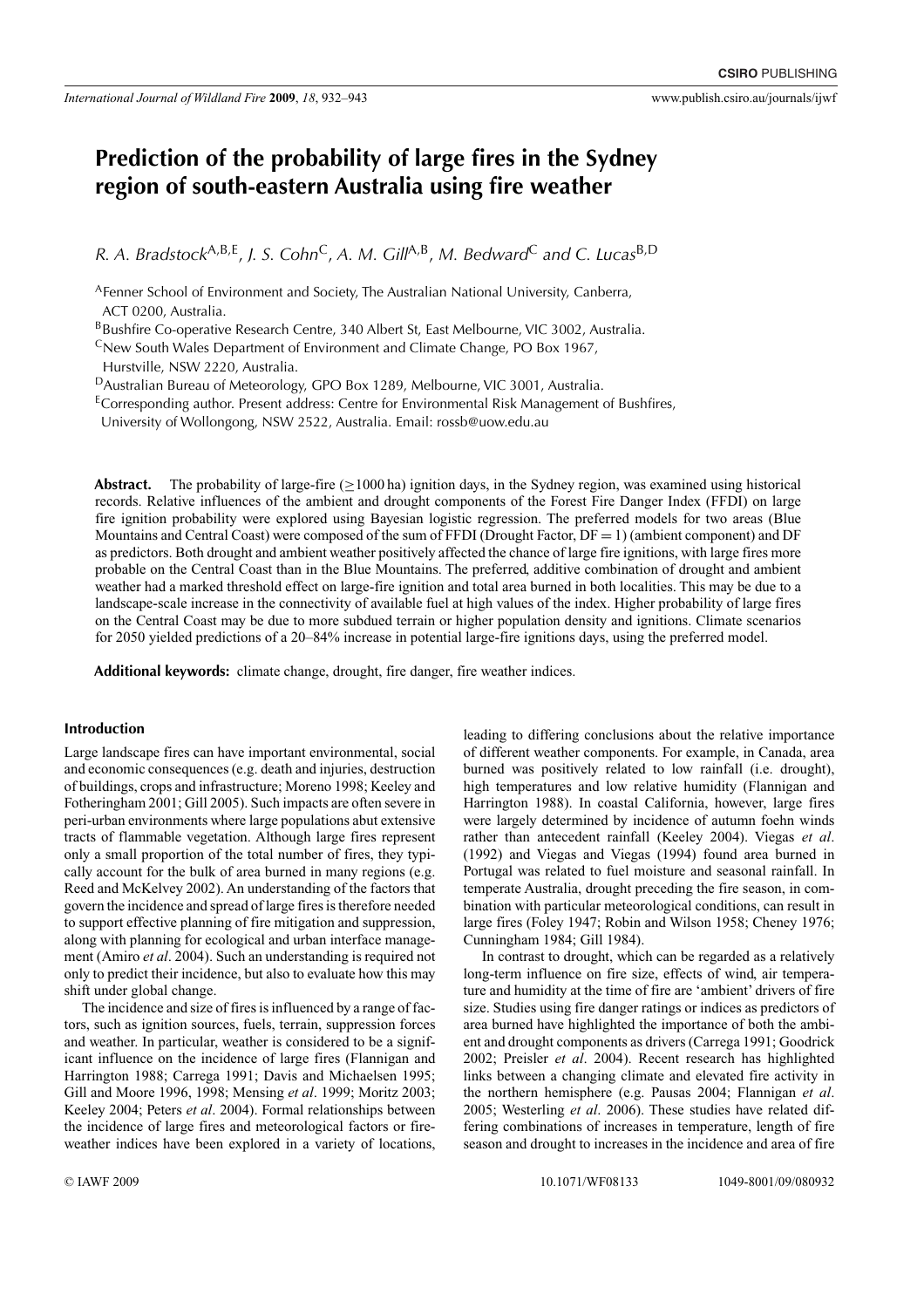

**Fig. 1.** Location of study areas within the greater Sydney region.

in regions ranging from the boreal to temperate Mediterranean types.

Increases in fire danger indices reflecting, in turn, elevated temperatures, increased evaporation and higher incidence of drought have been predicted for a wide range of regions in Australia under global warming (Williams *et al*. 2001; Hennessy *et al*. 2006). Further insights are required to predict the likely effects of these shifts in fire-weather on fire regimes inAustralia. A fundamental understanding of the relationship between area burned and key weather variables offers an empirical basis for predicting the effects of global warming on fire regimes.

The Sydney basin in south-eastern Australia contains the largest urban population centre in the nation. Large fires, causing losses of lives and property, are common in the region (Cunningham 1984; Gill and Moore 1996, 1998; Bradstock and Gill 2001) owing to the large expanse of natural vegetation within and around the greater metropolitan area of Sydney. Much of this is a complex of sclerophyll vegetation dominated by *Eucalyptus* species. Rapid fuel accumulation and high equilibrium fuel loads are a characteristic of this vegetation (Morrison *et al*. 1996). Local combinations of vegetation, terrain and weather can result in a high probability of uncontrollable fire behaviour (Bradstock *et al*. 1998). Bradstock and Gill (2001) estimated that the probability of destruction of property in the region was a positive non-linear function of McArthur's Forest Fire Danger Index (FFDI – the fire danger rating system commonly used in temperate, forested regions of Australia; Luke and McArthur 1978; Noble *et al*. 1980). This trend reflected an underlying positive relationship between incidence of fire and FFDI within major landscapes in the region (Bradstock and Gill 2001).

In the present paper, the aims are to:

(i) Examine the effect of both ambient and drought components of weather in the Sydney region on the probability of largefire  $(≥1000$  ha) ignition days;

(ii) Apply derived relationships to estimate the level of change in the incidence of large fires that could result from predicted changes in climate by the mid-21st century.

The approach taken differs from many other studies because it concentrates on the weather on the day that large-area fires ignite, rather than a correlation between more general measures of weather and final area burned *per se*. Such an approach has the advantage of offering a predictive capacity for management: i.e. an estimation of the chance of a largefire event beginning on any given day based on its weather characteristics.

#### **Methods**

#### *Study area*

The greater Sydney region, in the state of New South Wales, south-eastern Australia, extends from the Hunter Valley in the north to Bateman's Bay in the south and the Blue Mountains in the west, covering ∼3.6 million ha. The study areas lie within this basin to the west and north of Sydney and include respectively the Blue Mountains (BM, 1 043 231 ha) and the Central Coast and Tablelands Regions (CCT, 433 471 ha) as defined by New South Wales National Parks and Wildlife Service (Fig. 1). National Park estate predominates in both cases. Historical data on unplanned fire occurrence within these study areas were compiled from official records. Ignition dates and final areas burnt for the periods 1960–61 to 2003–04 (BM) and 1988–89 to 2003–04 (CCT) were collected.These study periods were chosen for their higher data reliability.

The climate of the study areas is temperate (bounded by 34◦20 –33◦00 S latitude, and 149◦50 –151◦35 E longitude) with average annual rainfall varying from 600 to 2000 mm. Mean annual temperature ranges from 8.5 $\textdegree$  to 18.5 $\textdegree$ C ( $-2\textdegree$  to 8.5 $\textdegree$ C,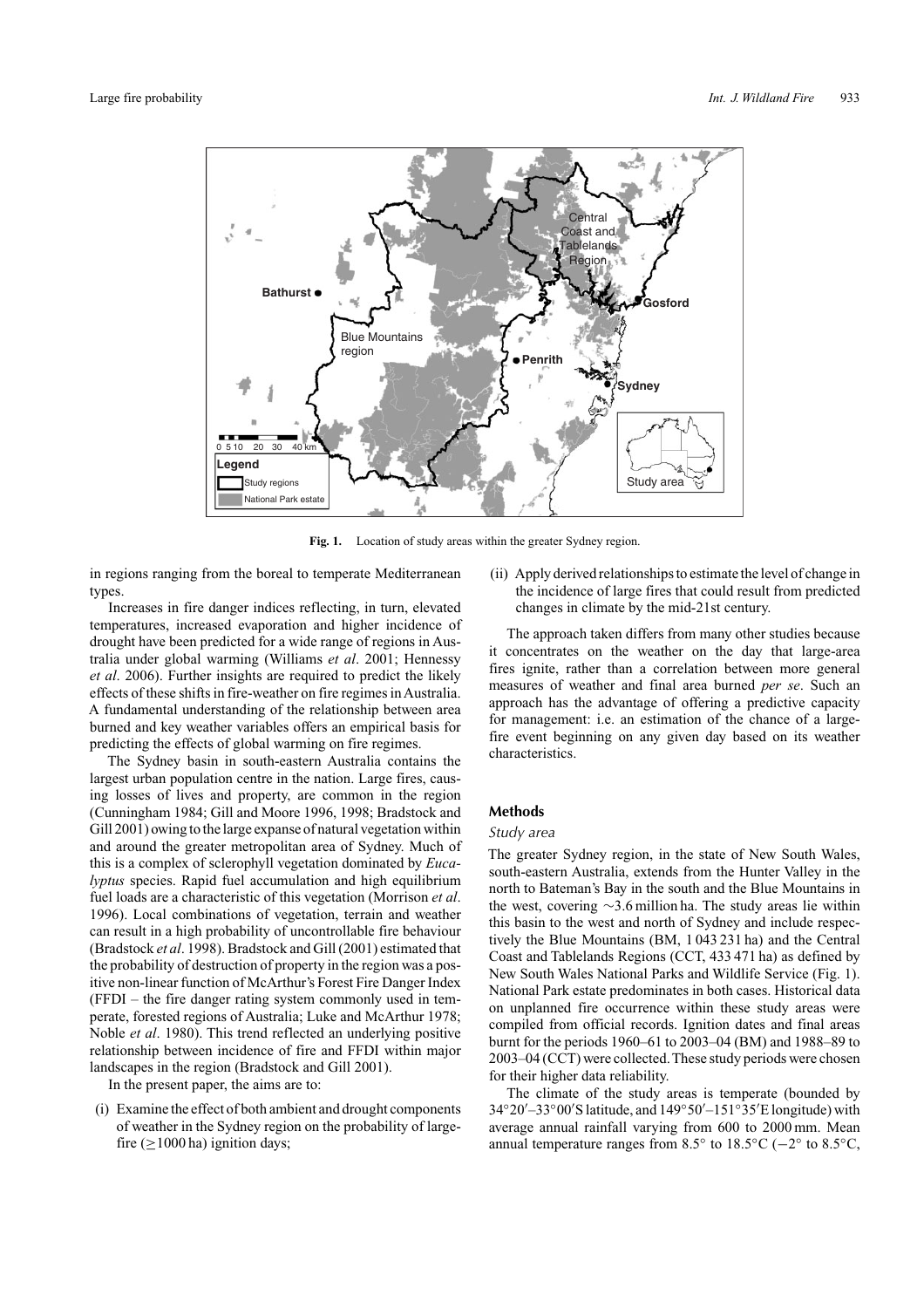

**Fig. 2.** Annual area burned, number of fires and occurrence of years containing large fire ignition days in the (*a*) Blue Mountains (1960–2003); and (*b*) Central Coast and Tablelands (1988–2003). Years are Australian financial years (e.g.  $1960 = 1$  July 1960–30 June 1961).

minimum; 20◦–29.5◦C, maximum) (Australian Bureau of Meteorology). Topography ranges from gently undulating to rugged plateaux with dissected gorges (0 to 1400 m above sea level). The dominant geology is sandstone. Broad vegetation communities include grasslands, heath, woodlands, dry sclerophyll forest with pockets of moister forests, and swamps. Dominant trees are *Angophora*, *Eucalyptus* and *Corymbia* spp. (Keith 2004).

Fire-weather in the region is primarily influenced by temperate dry, cool to hot westerly airstreams and warm, humid easterly subtropical airstreams (Luke and McArthur 1978). From 1960 to 2003, there has been an increase in the annual number of fires in BM, especially since 1993–94 (Fig. 2*a*; years are defined as 1 July to 30 June – which encompasses the spring–summer fire season). Both BM and CCT have shared years with large areas burned: e.g. 1993–94, 1997–98, 2001–02 and 2002–03. In BM, other years with large area burned were 1964–65, 1968–69, 1977–78, 1979–80, 1982–83. Over their respective study periods, a total of 800 500 ha burned in BM and 391 253 ha in CCT (Table 1).

Large-fire ignition days were defined as those on which at least one ignition led to a subsequent burned area of  $\geq$ 1000 ha (Fig. 2). Small-fire ignition days were all other ignition days (i.e. ignitions resulting in *<*1000 ha burnt). Predominant ignition sources were human, with lightning being a more significant source of fire in BM than the CCT (NSW Department of Environment and Climate Change, unpubl. data).

#### *Definition of weather indices*

The choice of weather observations and procedures for calculation of FFDI and its components followed the methods of Hennessy *et al*. (2006). Daily values of maximum FFDI were calculated from maximum air temperature  $(T, \,^{\circ}C)$ , minimum relative humidity (H, %), maximum wind velocity (V, km h<sup>-1</sup>) and 24-h precipitation to 0900 hours, using Eqn 1 (Noble *et al*. 1980). FFDI values were capped at a maximum of 100 (see Gill *et al*. 1987).

$$
\text{FFDI} = 2 \times \exp(-0.450 + 0.987 \times \ln(\text{DF}) - 0.0345
$$

$$
\times \text{H} + 0.0338 \times \text{T} + 0.0234 \times \text{V}) \tag{1}
$$

Precipitation is an input into the calculation of the Drought Factor (DF) along with the Drought Index (Noble *et al*. 1980). DF was calculated using the Keetch–Byram Drought Index (KBDI), (Keetch and Byram 1968) with DF capped at a maximum value of 10 using Eqn 2 (Noble *et al*. 1980).

DF = 0*.*191 × *(*KBDI + 104*)* × *(*N + 1*)* <sup>1</sup>*.*5*/ (*3*.*52 × *(*N + 1*)* <sup>1</sup>*.*<sup>5</sup> + P − 1*)* (2)

where N is the number of days since rain and P is the amount of precipitation in the last rain event in mm.

Weather data representative of the BM and CCT districts were taken from respectively Sydney (Sydney Airport) and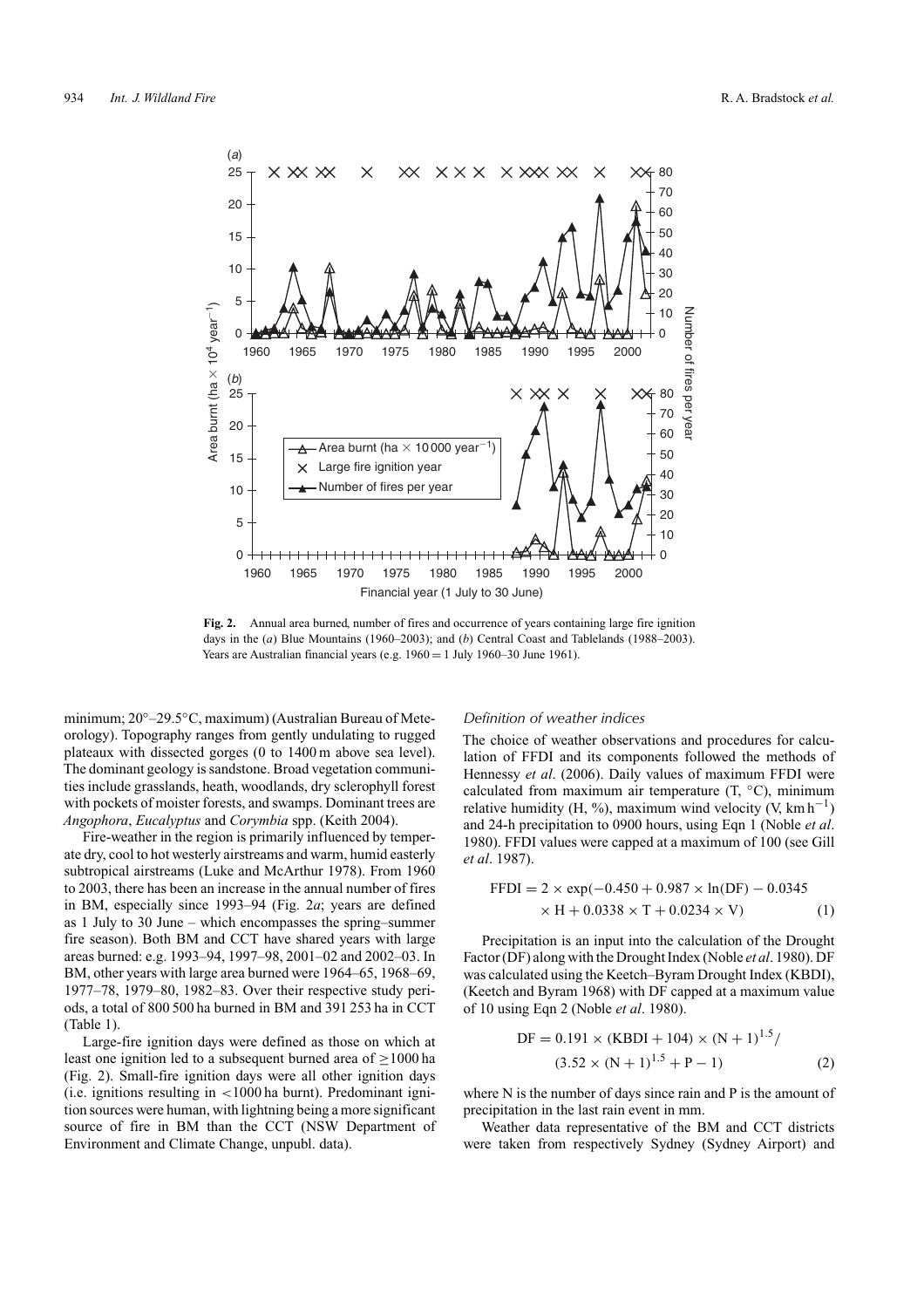| Study area (period) | No. days<br>Ignitions |       | Total days | Percentage of days<br>Ignitions |       | Area burned (ha) |       | Total ha |
|---------------------|-----------------------|-------|------------|---------------------------------|-------|------------------|-------|----------|
|                     |                       |       |            |                                 |       | Large            | Small |          |
|                     | Large                 | Small |            | Large                           | Small |                  |       |          |
| BM (1960–2003)      | 51                    | 510   | 15692      | 0.32                            | 3.20  | 768223           | 32277 | 800 500  |
| $CCT(1988-2003)$    | 23                    | 419   | 5394       | 0.39                            | 7.76  | 359963           | 31267 | 391320   |

**Table 1. Numbers of large (≥1000 ha) and small (***<***1000 ha) fire ignition days and the corresponding area burned for the Blue Mountains (BM) and Central Coast and Tablelands (CCT) for their respective study periods**

Williamtown stations (Australian Bureau of Meteorology) and daily values of KBDI, DF and FFDI were calculated for the historical periods 1960–2003 for Sydney and 1988–2003 for Williamtown. Daily FFDI was then partitioned into relatively long-term (i.e. drought – DF) and short-term, ambient (FFDI with effect of DF minimised) components. The latter, daily ambient component was calculated with DF as a value of 1  $(FFDI(DF = 1))$  using Eqn 3 (Noble *et al.* 1980), thus minimising the drought effect and allowing coupled effects of temperature, wind and humidity on large-fire ignition to be explored. Values of FFDI( $DF = 1$ ) were capped at a maximum of 10.

$$
FFDI(DF = 1) = 2 \times \exp(-0.450 - 0.0345 \times H + 0.0338
$$

$$
\times T + 0.0234 \times V)
$$
(3)

#### *Statistical modelling*

Trends in large-fire ignition days in relation to the various weather indices and their combinations (i.e. DF,  $FFDI(DF = 1)$ , FFDI and FFDI( $DF = 1$ ) + DF – see below) were explored graphically. Large-fire ignition day probability was initially calculated for graphical exploration in 'bins'(single unit size for DF,  $FFDI(DF = 1)$  and  $FFDI(DF = 1) + DF$ ; decile size for  $FFDI$ for each index (i.e. large fire ignition probability  $=$  number of large fire ignition days in each bin/total days in each bin in the time series). Non-binned (i.e. continuous) data were used for statistical modelling.

Bayesian logistic regression, with uninformed priors (no prior data), was used to investigate the relationship between large-fire ignition day probability and differing weather components in each study area. The advantage of a Bayesian approach is that the full range of variability in parameter estimates can be accommodated in a preferred model (Ellison 2004; Clark and Gelfand 2006), resulting in a fulsome representation of uncertainty and variability in model predictions.

Four logistic models were fitted to the data from each study area using *WinBUGS* ver. 1.4 (Spiegelhalter *et al*. 2003). The models tested independent effects of DF and  $FFDI(DF = 1)$  as well as their product (i.e. FFDI) and their sum  $(FFDI(DF = 1) + DF)$  (Table 2). Explanatory variables were centred by subtracting the mean, to reduce correlation between successive samples. Posterior probability distributions on the parameter estimates were sampled from normal distributions. Parameter estimates for the models were based on 20 000 samples after excluding an initial 2000.

The Deviance Information Criterion (DIC) was used to select a preferred model for each study area (Spiegelhalter *et al*. 2003). The change in DIC is indicative of the superiority of the models i.e. values less than three are the better models and those *>*10 indicate inferior ones. Low values of DIC indicate parsimonious models (i.e. small number of explanatory variables) with a high level of fit to the data. The performance of the models as predictors of large-fire probability was tested by calculation of the ROC (Receiver Operator Curve) and estimation of the area under the curve (AUC). The ROC provides an estimation of performance of binary models based on the ratio of true to false positive predictions (Burnham and Anderson 2002). AUC values close to 1 indicate a model with a high capacity for successful prediction, whereas a value of 0.5 indicates a model that does not perform better than a random coin toss. A predictive, probability surface for large-fire occurrence was derived for the preferred model using least-squares regression (*STATISTICA*, version 7.1).

#### *Effects of climate change*

Hennessy *et al*. (2006) estimated a range of scenarios, using a variety of Global Circulation Models (GCMs), for effects of climate change on fire danger and drought indices for a variety of weather stations within south-eastern Australia. Hennessy *et al*. (2006) predicted a general increase (relative to contemporary climate) in average annual sum of daily FFDI in the order of 5–25% and 8–30% for 2050 using two differing GCMs (CCAM Mark 2 and CCAM Mark 3 respectively). Hennessy *et al*. (2006) also provided estimates of change in daily FFDI: for example, the annual frequency of days with Very High to Extreme FFDI in 2050 for Sydney was predicted to rise by 6–75% from a current annual average of 8.7 (Hennessy *et al*. 2006). These predictions were generated from an adjusted 31-year time series of contemporary daily data (Hennessy *et al*. 2006), reflecting effects of 2050 scenarios on the individual parameters (e.g. rainfall, temperature, humidity, wind speed) used in the calculation of daily FFDI.

Effects of climate change on the frequency of large-fire days and total area burned were estimated using the highest and lowest scenarios of change in FFDI and drought indices for 2050 provided by Hennessy *et al*. (2006) based on the CCAM Mark 2 and 3 predictions. The preferred statistical model (see above) was used to generate threshold values of  $FFDI(DF = 1)$ and DF that corresponded to differing levels of predicted large fire probability (e.g. 10, 20, 30%). The number of days at or above each threshold was calculated for the contemporary 31-year time series of daily weather data (1974 to 2005) for Sydney and Williamtown (representing BM and CCT respectively – see above). A similar calculation was then performed on the adjusted daily weather data, representing the highest and lowest 2050 scenarios of climate change produced by Hennessy *et al*. (2006). Differences, resulting from climate change, in the number of days corresponding to a particular level of predicted,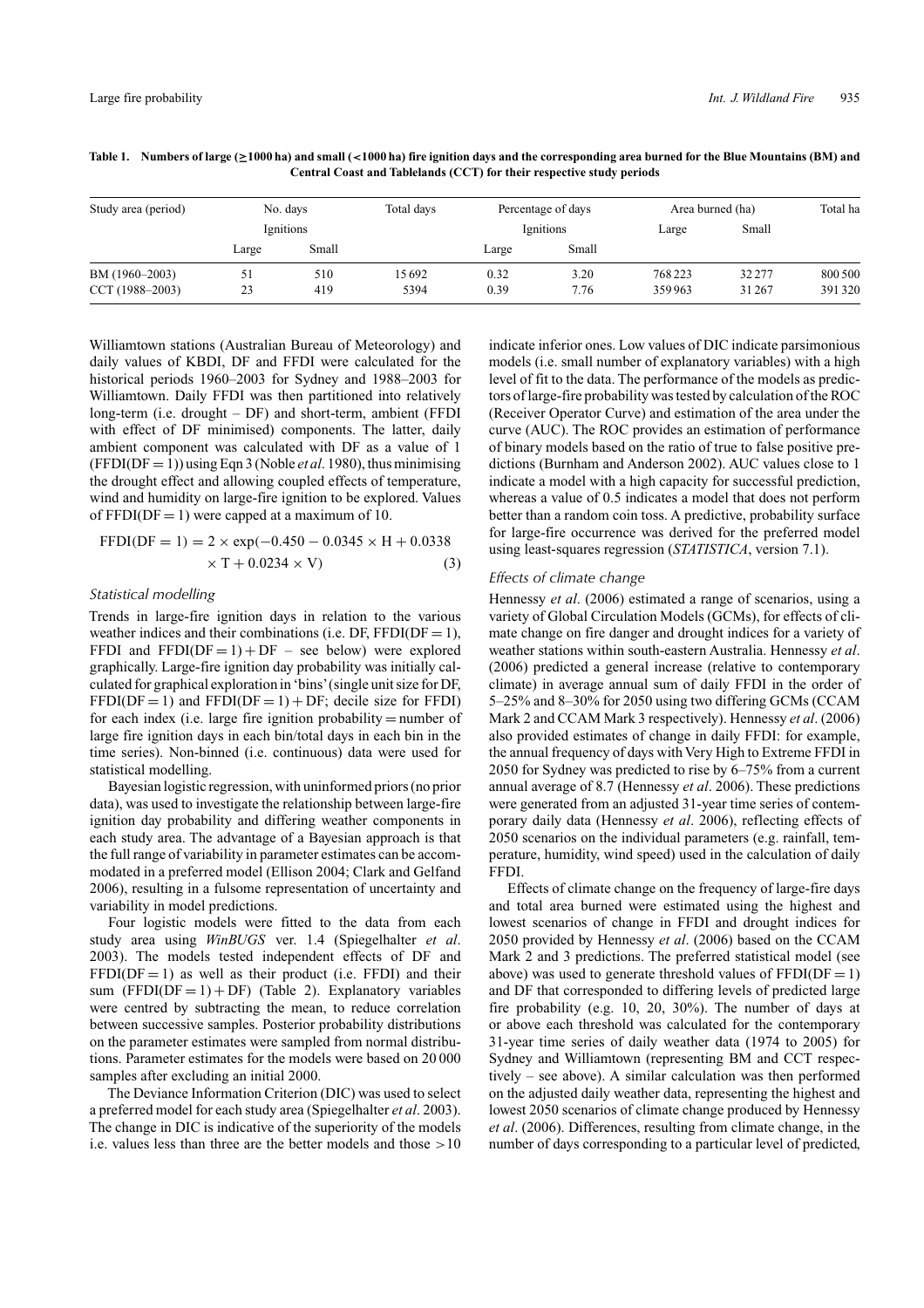| Table 2. Bayesian logistic regression models (regression parameter estimates for mean and Bayesian credible intervals) for prediction of effects of |
|-----------------------------------------------------------------------------------------------------------------------------------------------------|
| weather components (FFDI, DF, FFDI(DF = 1) – see text) on the probability of large fire ignition days in the Blue Mountains (BM) and Central Coast  |
| and Tablelands (CCT)                                                                                                                                |

Deviance Information Criterion (DIC) compares models, which are ordered from best to worst (see *Methods*). Parameter a = slope; b = *y*-intercept for weather component 1;  $c = y$ -intercept for weather component 2. Model performance is indicated by estimated area (AUC) under the Receiver Operator Curve (ROC)

| Weather component   | Credible intervals |      |              |          |             |              |         |       |              |        |                 |            |
|---------------------|--------------------|------|--------------|----------|-------------|--------------|---------|-------|--------------|--------|-----------------|------------|
|                     |                    | Mean |              |          | 2.5%        |              |         | 97.5% |              | DIC    | $\triangle DIC$ | <b>AUC</b> |
|                     | a                  | b    | $\mathbf{c}$ | a        | $\mathbf b$ | $\mathbf{c}$ | a       | b     | $\mathbf{c}$ |        |                 |            |
| <b>BM</b>           |                    |      |              |          |             |              |         |       |              |        |                 |            |
| $FFDI(DF = 1) + DF$ | $-7.80$            | 0.55 | 0.61         | $-8.63$  | 0.43        | 0.39         | $-7.10$ | 0.68  | 0.84         | 560.68 | $\Omega$        | 0.87       |
| <b>FFDI</b>         | $-6.24$            | 0.08 |              | $-6.60$  | 0.07        |              | $-5.90$ | 0.10  |              | 587.15 | 26.47           | 0.84       |
| $FFDI(DF = 1)$      | $-6.68$            | 0.67 |              | $-7.09$  | 0.56        |              | $-6.30$ | 0.79  |              | 607.03 | 46.35           | 0.79       |
| DF                  | $-7.21$            | 0.70 |              | $-8.06$  | 0.49        |              | $-6.52$ | 0.95  |              | 613.98 | 53.30           | 0.84       |
| <b>CCT</b>          |                    |      |              |          |             |              |         |       |              |        |                 |            |
| $FFDI(DF = 1) + DF$ | $-10.08$           | 0.61 | 1.30         | $-12.62$ | 0.46        | 0.75         | $-7.96$ | 0.76  | 1.91         | 187.41 | $\overline{0}$  | 0.98       |
| <b>FFDI</b>         | $-6.36$            | 0.09 |              | $-7.02$  | 0.07        |              | $-5.78$ | 0.10  |              | 209.98 | 20.57           | 0.96       |
| $FFDI(DF = 1)$      | $-6.30$            | 0.71 |              | $-6.94$  | 0.57        |              | $-5.73$ | 0.85  |              | 220.53 | 33.12           | 0.92       |
| DF                  | $-8.87$            | 1.25 |              | $-10.88$ | 0.89        |              | $-7.18$ | 1.75  |              | 239.24 | 51.83           | 0.93       |

large-fire probability in BM and CCT were generated by comparing the results yielded from the contemporary and future (2050) weather time series data (high and low scenarios).

#### **Results**

#### *Effects of weather on large fires*

The daily frequency of each index (i.e. FFDI, DF and  $FFDI(DF = 1)$ ) declined at higher values (Fig. 3). DF tended toward a bimodal distribution (Fig. 3). The number of large-fire ignition days was relatively low (Table 1), but the resultant area burnt by such fires was very high in both areas: i.e. large-fire ignition days accounted for 96 and 92% of total area burnt in BM and CCT over the respective study periods.

There were positive, non-linear trends in percentages of largefire ignition days in relation to all weather indices (Fig. 4). In general, the percentage of large-fire ignition days (Fig. 4) was small (e.g.  $\langle 0.1\% \rangle$ ) at low values of the weather indices in both areas. High percentages of large-fire ignition days (e.g. *>*20%) occurred at high values of each index. The exception was DF, where the overall range of percentage occurrence of large-fire ignition days was low (*<*10%) in both areas. Percentage of largefire ignition days was generally higher in CCT than BM.

Drought (DF) had an apparent threshold effect on large-fire ignition in both areas (Fig. 4*a*), i.e. large fires only occurred on days where DF *>* 7 in CCT and mostly above DF *>* 6 for BM. Large-fire ignition days occurred across a broad range of ambient weather (FFDI( $DF = 1$ )) and FFDI in both areas (Fig. 4*b*, *c*), though trends in percentage occurrence were variable. Trends in percentage of large-fire ignition days in relation to  $FFDI(DF = 1) + DF$  were less variable (Fig. 4*d*). The percentage of large-fire ignition days increased markedly when FFDI(DF = 1) was  $> 8$  (Fig. 4*c*) and FFDI(DF = 1) + DF  $> 14$ in both areas.

#### *Statistical modelling*

The best model for both study areas contained the additive effects of the ambient (FFDI( $DF = 1$ )) and drought ( $DF$ ) components of FFDI (Table 2). For both study areas, the parameter estimates

for FFDI (i.e. the multiplicative effects of drought and ambient components) were significant but this model accounted for a smaller change in the DIC (Table 2) than the additive model, as was expected given trends in the raw data (Figs 3, 4). ROC andAUC values followed a similar trend, with the additive model yielding highest values. The overall ROC and AUC values for all models were relatively high, with the preferred, additive model yielding the maximum (i.e. close to 1), indicating a high capacity for successful prediction of large-fire ignition day probability.

Overall, predicted large-fire ignition day probability based on the preferred mean additive model was constrained by both drought and ambient weather in both areas (Fig. 5*a*), but there was differential sensitivity to these factors between the areas. Large-fire ignition days were predicted (mean) to be absent under low to intermediate values (e.g. 0–6) of both weather components in both areas. Mean predicted probability was less constrained by ambient weather and more constrained by drought in CCT compared with BM, based on the relative position of the 0.1 probability contour (Fig. 5*a*). Mean predicted probability of large-fire ignition days increased with  $FFDI(DF = 1)$  and DF, but was sensitive to change at high values of both independent variables (Fig. 5*a*). Overall mean predicted large-fire ignition probability was higher at high values of both weather components in CCT compared with BM. Thus CCT predictions were more sensitive to variations in both ambient and drought components at high values (Fig. 5*a*).

The preferred model,  $FFDI(DF = 1) + DF$ , can be used as a large fire probability index (LFPI) with a range of 20, given that both components had a capped maximum value of 10 (see above and Fig. 5). The minimum value of LFPI for each mean largefire probability decile (Table 3) was estimated from the intercept of each decile with the axes of either DF or  $FFDI(DF = 1)$  (i.e. where the value of either index is zero – Fig. 5*a*). Minimum LFPI for each decile of probability was lower for CCT than BM (Fig. 5, Table 3). For example, there was a *>*50% mean chance of a largefire ignition day on the Central Coast when LFPI was *>*18.0 (i.e.  $FFDI(DF = 1) \ge 8$ ,  $DF > 9.1$ ) and in the Blue Mountains when LFPI was >19.4 (i.e. FFDI(DF = 1)  $\geq$  9.4, DF  $\geq$  9.6). Over the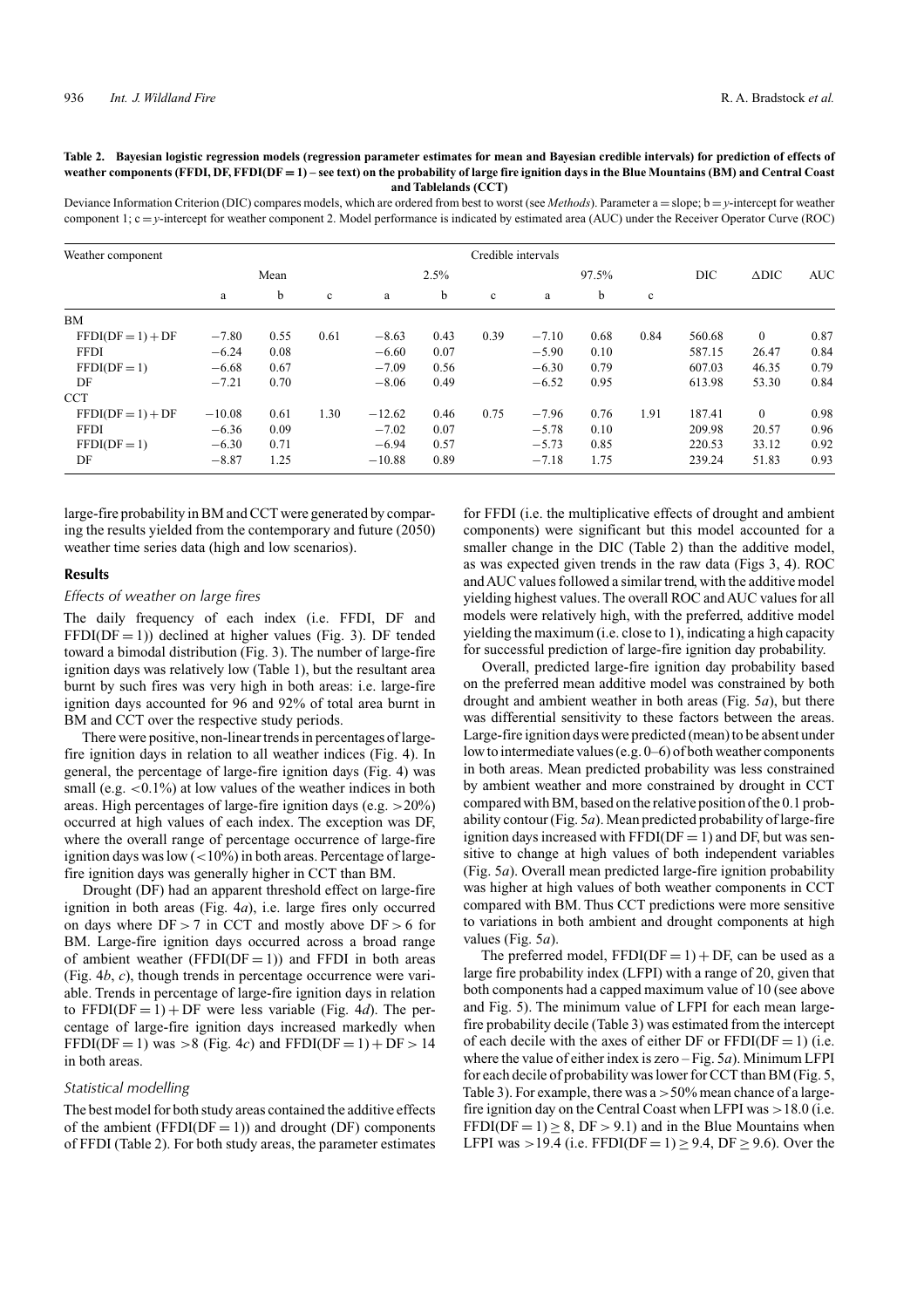

**Fig. 3.** Frequency of categories of weather indices from Sydney and Williamtown, used respectively for analysis of Blue Mountains (1960–2003) and Central Coast (1988–2003) fire data. Weather indices include Drought Factor (DF), Forest Fire Danger Index (FFDI) with  $DF = 1$  (FFDI( $DF = 1$ )) and FFDI.

period 1974–2003 (10 957 days), these conditions (mean predicted 50% chance of a large-fire ignition day) were rare, being met on 0.01% days (12 days total) on the Central Coast and ∼0.001% days (1 day total) in the BM. Lower probabilities of large-fire ignition occurred on appreciably more days in both areas (Table 3).

There was considerable uncertainty around the mean predictions, indicated by the Bayesian credible intervals (Fig. 5*b*, *c*) and their effect on the LFPI. For example, at the upper confidence limit (97.5%), the 50% LFPI was 16.6 for CCT and 17.8 for BM (Fig. 5*b*). At the lower confidence limit, the maximum large-fire probability dropped to ∼0.5 for CCT and 0.3 for BM (Fig. 5*c*).

#### *Effects of climate change*

The climate change scenarios for 2050 substantially increased the predicted incidence of days suitable for large-fire ignitions,

based on minimum LFPI (Table 3). The high-climate-change scenario, as expected, produced a greater increase in predicted large-fire ignition probability than the low-climate-change scenario (Hennessy *et al*. 2006). The average increase in predicted minimum LFPI ranged from 20 (BM) to 34% (CCT) under the low-climate-change scenario, and from 67 (BM) to 84% (CCT) under the high-climate-change scenario (averages were calculated across all LFPI deciles, yielding values of ≥5 days under contemporary climate).

#### **Discussion**

#### *Effects of drought and ambient weather*

The positive relationship between percentage of large-fire ignition days and the differing weather indices (Fig. 4) reflected the relative rarity of small fires on days with higher values of each index, as well as the overall rarity of such weather conditions (Fig. 3). The exception to this was DF, where the percentage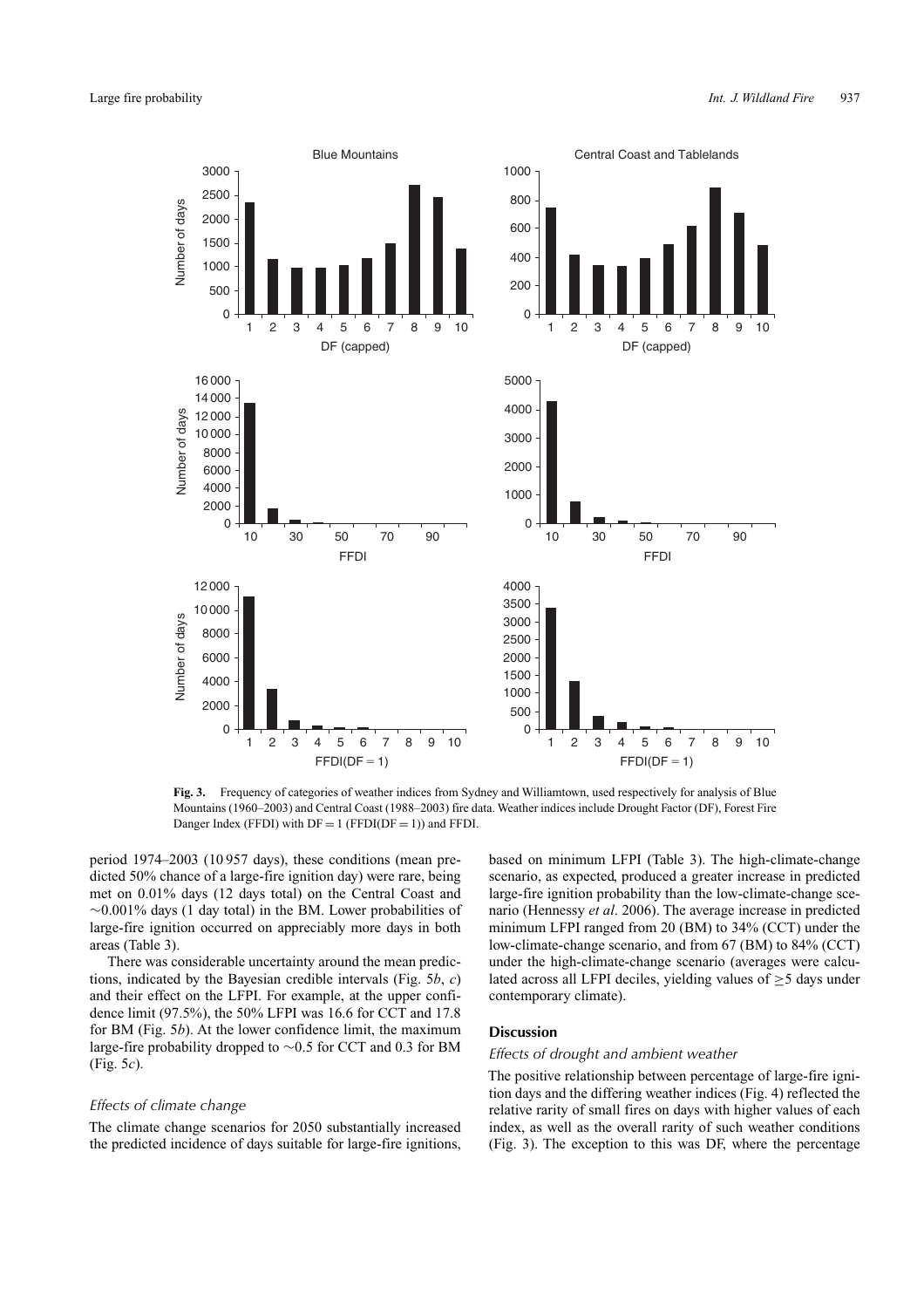

**Fig. 4.** Percentage occurrence of large fire ignition days in relation to differing weather indices (*a*) Drought Factor (DF); (*b*) Forest Fire Danger Index (FFDI); (*c*) ambient weather (FFDI(DF)); (*d*) additive model (FFDI(DF = 1) + DF) (see text) in the Blue Mountains (BM 1960–2003) and Central Coast and Tablelands (CCT 1988–2003).

range of large-fire ignition days was low, owing to the bimodal distribution of daily DF (Fig. 3). Drought, and to a lesser degree ambient weather, had threshold effects on large-fire ignition day percentage (Fig. 4*a*, *c*). The addition of drought and ambient components (FFDI( $DF = 1$ ) + DF) captured these non-linear trends (Fig. 4*d*). Large-fire ignition day probability followed a clearer trend in response to this additive index, compared with FFDI (multiplicative effect) (Fig. 4*b*, *d*). This was reflected in the preferred statistical model (Fig. 5, Table 2).

Drought and ambient weather therefore had interdependent effects on large-fire ignition. Ignition of large fires was only likely in representative landscapes of the Sydney region when drought and ambient conditions of at least 'moderate' severity (e.g. DF *>* 5, FFDI(DF = 1) *>* 5, LFPI *>* 10) co-occurred. Ambient weather (higher temperatures and wind speeds, lower humidity) can realise the opportunity created by drought for large fires to develop if ignitions occur.

The results of the present study quantify trends partially explored in other case studies in the region. Cunningham (1984) found that major fire seasons of fires in the Blue Mountains before 1983 resulted from one or more wet seasons followed by a dry spring, accompanied by specific ambient weather conditions. Large fires in January 1994 affected the Sydney region, resulting in major property loss. These fires and the bulk of resultant property damage occurred under conditions of extreme daily FFDI, though a comparison of wind and drought contributions to FFDI on these days showed no unprecedented values of these variables (Gill and Moore 1996). The contribution of both drought and ambient weather were causal to these fires. Similar circumstances prevailed when large fires burned in the region in December 2001 (Chafer *et al*. 2004; Hammill and Bradstock 2006).

Gill (1984) hypothesised that droughts, because of their regional scale, predispose large areas to fire through drying of fuel, an increase in fuel load and removal of natural barriers to fire spread. Gill (1984) also noted that when droughts are prolonged, there is an increased chance of coincidence of other weather factors that enhance the spread of fire. The overall probability of large fires therefore increases.The results of the present study confirm and extend this hypothesis through quantification of the interactive contributions of drought and ambient weather on probability of ignition of large fires.

#### *Influences of weather on fuel connectivity*

Threshold effects of drought and ambient weather on probability of large-fire ignition (Fig. 4) are also evident when cumulative area burned is examined for the study period in both areas in relation to the additive model (i.e. calculated from the final area burned and corresponding FFDI data for each ignition day in the appropriate record – Fig. 6). These results (Fig. 6) are consistent with conclusions from other studies of non-linear distributions of fire area (Reed and McKelvey 2002; Peters *et al*. 2004), i.e. that weather factors operating at meso and macro spatial scales have a predominant influence on the development of large fires through influences on the connectivity of available fuel.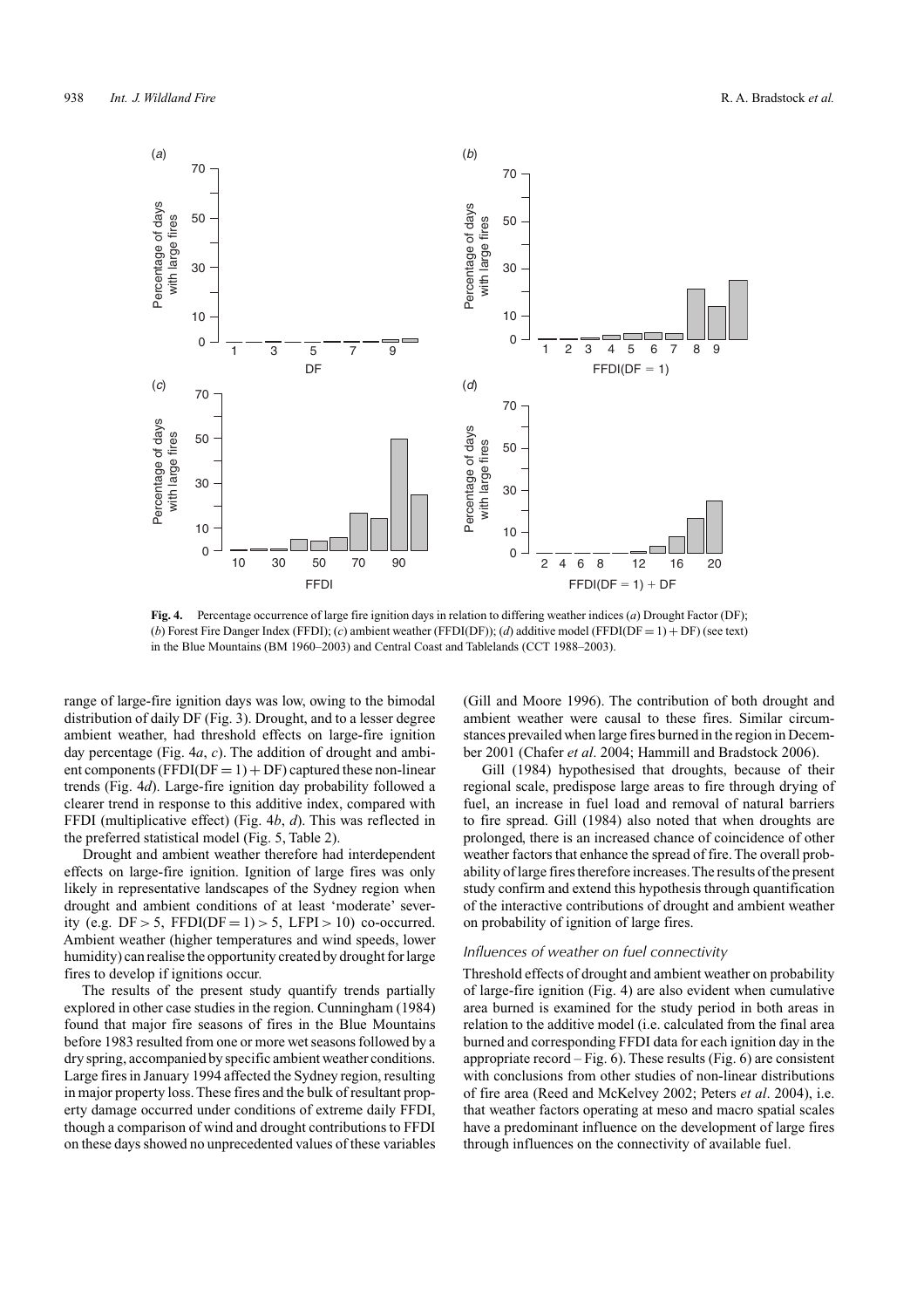

**Fig. 5.** Prediction of probability of large fire ignition days in relation to drought (Drought Factor (DF) and ambient weather (FFDI(DF = 1))) (FFDI, Forest Fire Danger Index) indices based on historical data from Blue Mountains (1960–2003) and Central Coast and Tablelands (1988–2003). Mean (*a*), 95% (*b*) and 2.5% (*c*) credible intervals are given (see *Methods*).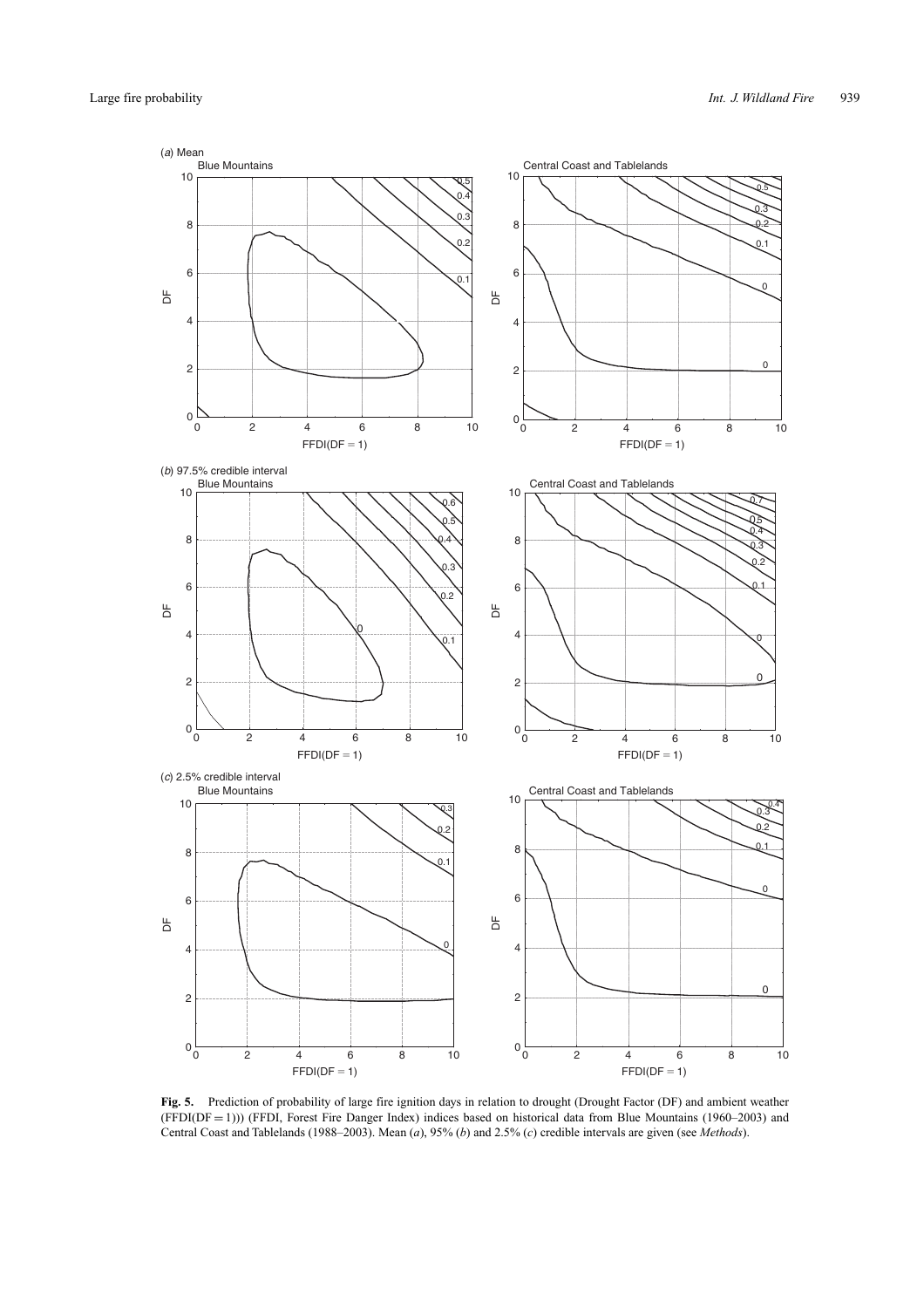| Predicted large fire<br>ignition probability<br>Decile |     | Minimum        |             | Number of days for current (1974–2003) and predicted<br>2050 climate (percentage increase for 2050) |          |           |  |
|--------------------------------------------------------|-----|----------------|-------------|-----------------------------------------------------------------------------------------------------|----------|-----------|--|
|                                                        | DF  | $FFDI(DF = 1)$ | <b>LFPI</b> | Current                                                                                             | 2050 Low | 2050 High |  |
| <b>Blue Mountains</b>                                  |     |                |             |                                                                                                     |          |           |  |
| 0.1                                                    | 5.0 | 4.9            | 14.9        | 34                                                                                                  | 40(18)   | 56(65)    |  |
| 0.2                                                    | 6.6 | 6.4            | 16.4        | 13                                                                                                  | 16(23)   | 22(69)    |  |
| 0.3                                                    | 7.6 | 7.5            | 17.5        | 4                                                                                                   | 6(50)    | 8(100)    |  |
| 0.4                                                    | 8.6 | 8.5            | 18.5        | 3                                                                                                   | 3(0)     | 4(33)     |  |
| 0.5                                                    | 9.6 | 9.4            | 19.4        |                                                                                                     | 1(0)     | 3(200)    |  |
| Central Coast                                          |     |                |             |                                                                                                     |          |           |  |
| 0.1                                                    | 6.6 | 3.8            | 13.8        | 135                                                                                                 | 162(20)  | 204(51)   |  |
| 0.2                                                    | 7.4 | 5.1            | 15.1        | 70                                                                                                  | 83 (19)  | 102(46)   |  |
| 0.3                                                    | 8.1 | 6.2            | 16.2        | 39                                                                                                  | 46(18)   | 66 (69)   |  |
| 0.4                                                    | 8.7 | 7.2            | 17.2        | 23                                                                                                  | 29(26)   | 35(52)    |  |
| 0.5                                                    | 9.1 | 8.0            | 18.0        | 12                                                                                                  | 17(58)   | 25(108)   |  |
| 0.6                                                    | 9.5 | 8.8            | 18.8        | 5                                                                                                   | 8(60)    | 14 (180)  |  |
| 0.7                                                    | 9.8 | 9.7            | 19.7        | 4                                                                                                   | 5(25)    | 8 (100)   |  |

| Table 3. Relationships between mean predicted daily probability of large fire ignition days (LFPI – see text) Drought Factor (DF) and ambient          |
|--------------------------------------------------------------------------------------------------------------------------------------------------------|
| weather (FFDI(DF = 1)), under current (1974–2003) and predicted (Hennessy <i>et al.</i> 2006) 2050 climate (low and high scenarios – see text) for the |
| <b>Blue Mountains and Central Coast</b>                                                                                                                |

The thresholds in large-fire ignition (Fig. 4) and resultant cumulative area burned in relation to DF (Fig. 6) may represent a state-transition in landscape-level fuel connectivity, determined primarily by fuel moisture. For values above the threshold, the landscape may enter a state of potential high flammable connectivity where natural controls on fire size break down and where the size of fire will be strongly affected by the ambient component of weather. Such a hypothesis is consistent with the geomorphology of the region: the study landscapes are elevated sandstone plateaux dissected by complex stream systems, often resulting in deep canyons with steep sides (Doerr *et al*. 2006). Thus topography is diverse, leading to strong disjunctions in fuel and complex aspect effects on fuel moisture. We hypothesise that in the absence of drought, fires are relatively small because of the natural variations in continuity of available fuel imposed by the high variation in terrain. In particular, in non-drought conditions, fuel in sheltered southerly and easterly aspects is often too moist to burn. Combined with slope effects, these may impose significant natural barriers to the spread of fires, even when ambient conditions are relatively severe. Such factors are known locally to complement suppression by providing natural containment lines for burning-out operations and prescribed fires.

When drought occurs, these natural controls on fire size may begin to break down, resulting in greater fuel connectivity – effectively a state-transition that increases the spatial scale over which available fuel becomes highly connected. Fires may therefore tend to be less naturally constrained and effective containment opportunities will diminish. When drought is absent, effects of ambient weather are often insufficient for fire to bridge discontinuities. High wind speed may partly allow fires to overcome discontinuities in fuel at landscape scales, via long-distance propagation of embers and ignition of spot fires. This may explain why some large fires are possible (low probability) at low values of DF and moderate to high values of  $FFDI(DF = 1)$  (Figs 4, 5). Such a hypothesis is testable through measurement of fuel moisture as a function of slope and aspect combinations under varying degrees of drought. Retrospective analyses of fire perimeters and their relationship between these factors may provide further corroboration.

This hypothesis could partly explain the greater sensitivity of large-fire ignition probability in CCT compared with BM (Figs 4–6). Although there are similarities in geomorphology between these areas, terrain in CCT is substantially more subdued than in BM, where relief and maximum elevation are greater. Thus postulated natural controls on fuel connectivity may be less restrictive and break down more readily in CCT.

In other temperate ecosystems, varying emphases have been placed on drought *v.* ambient conditions (e.g. wind) as principal drivers of large fires. These contrasting and varied emphases need resolution. Gill *et al*. (2002) suggested that interactions of fuel type and climate (a function of latitude and other ecosystem attributes) plus the timing of events that altered the spatial connectivity of fuel can account for the diverse range of fire regimes that prevail across the Australian continent. They distinguished a continuum, in the temperate portion of the continent, spanned by arid and mesic systems. At the arid end of this spectrum, surface fuels that are primarily ephemeral (composed principally of herbs and grasses) predominate, while at the mesic end, litter fuels composed of the foliage of perennial plants and exhibiting regular patterns of accumulation predominate. In arid systems, fuel availability is limited by water availability and its effects on plant germination and growth, whereas in mesic systems, fuel accumulation is relatively rapid and the availability of fuel for burning is constrained chiefly by its moisture content. Fire weather (both drought and ambient components) is not limiting at the arid end whereas fuel is. In contrast at the mesic end, fuel tends not to be limiting but fire weather can be. In the latter case, the occurrence of drought is crucial to fuel availability via effects on fuel moisture.

The Sydney region, along with other ecosystems dominated by forests or shrublands at temperate latitudes, is at the mesic end of this spectrum. If drought is the precursor of large fires, then their occurrence will governed by the frequency of drought over large spatial scales. In temperate Mediterranean-type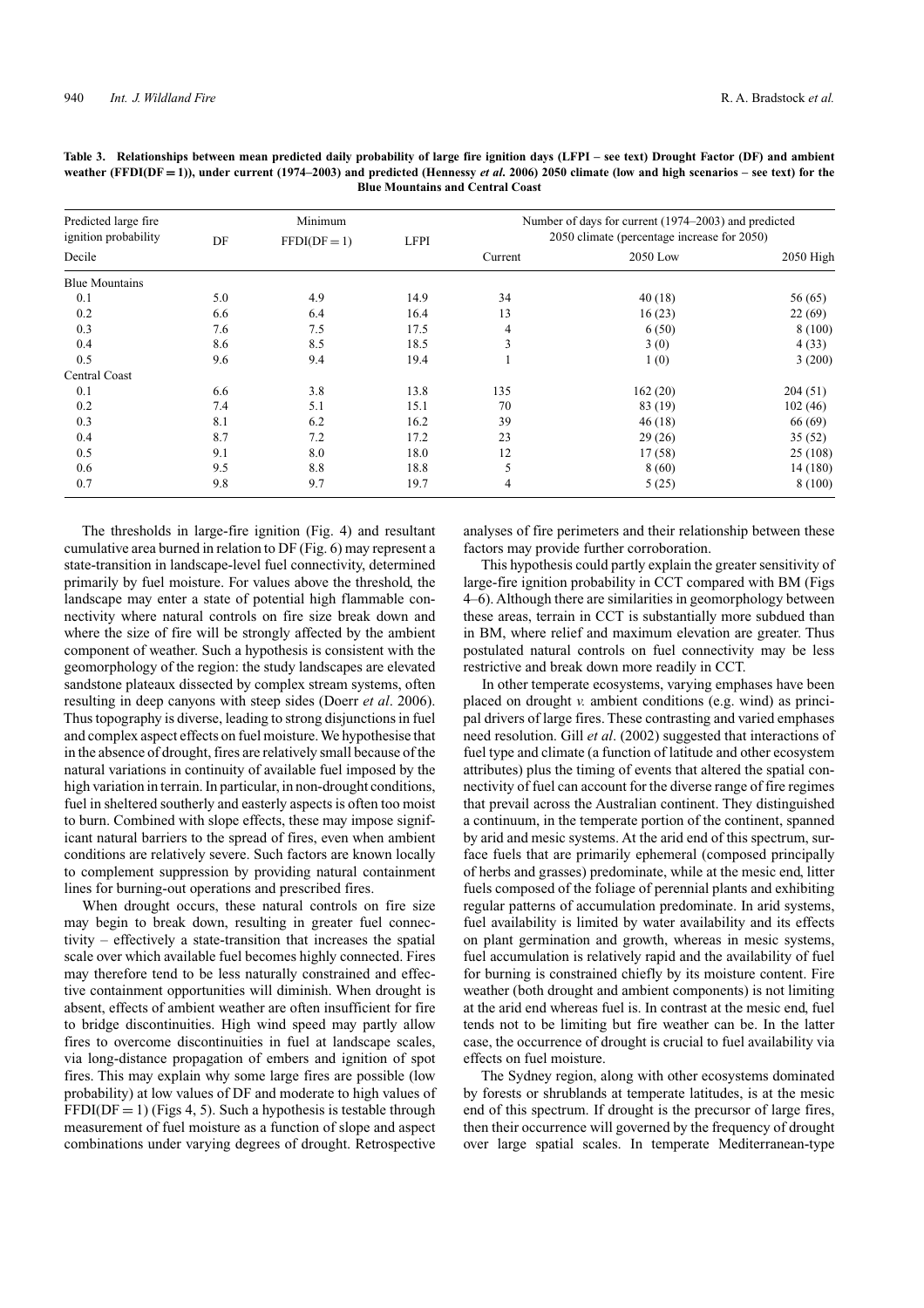

**Fig. 6.** Relationships between cumulative area burned and  $FFDI(DF = 1) + DF$  (DF, Drought Factor; FFDI, Forest Fire Danger Index) for (*a*) Blue Mountains (BM, 1960–2003) and (*b*) Central Coast and Tablelands (CCT, 1988–2003).

ecosystems with a pronounced seasonal summer drought, the conditions necessary for large fires to develop are present every year. In other temperate systems that lack a regular pattern of summer drought (e.g. the Sydney region), appropriate drought conditions occur less frequently and more irregularly. This may explain why wind speed (an ambient weather component) in Californian shrublands (Mediterranean climate with annual summer drought) emerges as the principal determinant of fire size (e.g. Keeley 2004). Thus year-to-year variations in ambient weather (i.e. high wind-speed events) in that environment will have greatest effect on area burned by large fires. By contrast, in a temperate, non-Mediterranean system such as the Sydney region, interannual or even interdecadal variations in drought are likely to have a large effect on area burned, in concert with ambient weather.

#### *Study limitations and consequences for management*

The results provide a quantitative basis for predicting the chance of significant fire activity in the region and may be used to refine planning and preparedness based on short-to-mediumterm weather forecasting. Existing systems for estimating FFDI could be used for this purpose via an additive reformulation of its components to predict large fire ignition probability (i.e. LFPI – Fig. 5).

Use of an index of this kind must be tempered by appreciation of limitations in the data and analyses. First, the temporal record of fire used in the study is limited – particularly for CCT. More data could be obtained from archives of remote sensing, but the extent to which this approach may augment the record is currently unknown.

Second, ignition of large fires during the study period may have changed owing to human population changes (ignition sources) and changes in fire management practices (i.e. prevention and suppression). These are not considered in the analysis and may contribute to uncertainty in consequent predictions. This study did not attempt to examine influences of varying ignition rates on large-fire probability in time and space. Effects of weather and ignition rates and sources were confounded; hence, the probability of large fires in each region reflected inherent ignition syndromes and the average influence of any historical changes in these syndromes. Trends in the data could therefore be biased. For example, the higher probability of large fires in CCT and BM may be partly due to the higher population density and thus higher rates of anthropogenic ignition in the CCT area (R. A. Bradstock, J. S. Cohn, A. M. Gill, M. Bedward and C. Lucas, unpubl. data). High numbers of ignitions may overwhelm suppression capacity, leading to a large area burned under favourable weather. Data limitations prevented further examination of this effect in this study. Further insights into ignition levels on days with favourable conditions for large fires are required.

Third, the approach does not discriminate between the number of ignitions on an individual day that result in a large area burned, nor does it attempt to more tightly link the weather indices to area burned.This is partly due to data limitations (i.e. insufficient samples of days with differing ignition numbers). Additionally, this limitation results in a relatively coarse representation of the effect of ambient weather in the analysis (i.e. only on day of ignition). In some cases, the area burned on subsequent days was known to contribute substantially to the final total (R. A. Bradstock, J. S. Cohn, A. M. Gill, M. Bedward and C. Lucas, unpubl. data). Such data were not available, however, for all fires, thus precluding the use of a more carefully targeted daily, ambient weather estimate.

Despite these limitations, we suggest that the approach has value for short-to-medium-term prediction of significant fires in the region. Cautious use of LFPI may provide impetus for further refinement to overcome these limitations. We emphasise that the confidence intervals around the mean are wide (Fig. 5), in part owing to the use of data from two weather stations as a predictor of fire activity over a large spatial scale, along with limitations outlined above. These variations would need to be accounted for in any predictive use of LFPI. Local variations in all weather components are likely to account for a substantial part of the variation inherent in the model. We anticipate that the key relationships between weather and probability of large fires (Fig. 5) would have substantially less uncertainty if *in situ* weather data were used to construct the models. The future availability of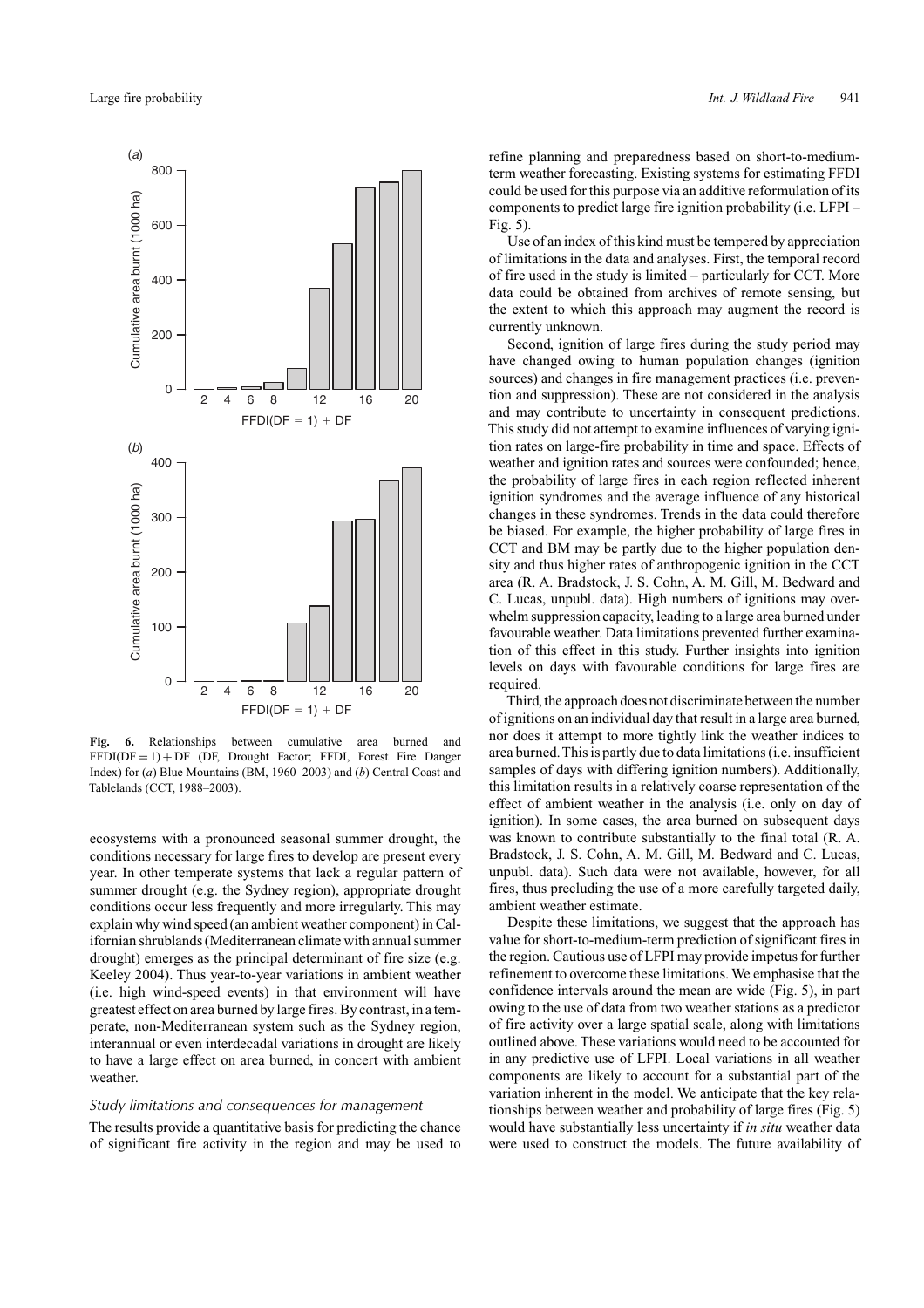regional surfaces for drought index and fire danger indices in the region may expedite such improvements.

We also anticipate that other, non-weather factors such as fuel condition and suppression response could be important in determining the probability of occurrence of large fires in this region. There are indications that fuel age affects probability of fire in the region (de Ligt 2005), though interactions with weather and other factors may be significant (Travis 2005). Debate concerning the extent to which fire weather and fuel age contribute to large-fire activity is ongoing (e.g. Moritz *et al*. 2004). This may be better informed by integration of both these key drivers in statistical models that attempt to account for probability of large fires and variation in area burned and severity.

#### *Consequences of climate change*

The predicted range of increase in probability of large-fire ignition (∼20–84%, Table 3) is wide but sufficient to markedly increase area burned and resultant fire regimes in the region (e.g. shorter inter-fire interval). These estimates overlap with, but exceed at the lower end, the range of increase in average annual daily incidence of Very High and Extreme FFDI (6–75% – see above) predicted by Hennessy *et al*. (2006). They are possibly conservative when extrapolated to effects on area burned and therefore the average interval between fires. For example, changes to the sequence of days with particular characteristics were not considered by Hennessy *et al*. (2006). Such changes may affect the incidence and development of large fires in ways not accounted for here.The probability of rare but significant, extreme events (i.e. multiple days in succession with high wind speed and temperature and low humidity) are unknown. Changes to rates of ignition (not accounted for here) and suppression capacity will further affect the outcome. Despite these limitations, the magnitude of the change in fire regimes indicated by the study has major implications for land management values, ranging from increased probability of property destruction to increased chance of population decline and local extinction of plant species (Bradstock and Kenny 2003).

Further insights will be needed to assess how differing approaches to management will be needed to cope with the changes in fire regimes predicted to result from an increase in the ignition of large fires under climate change. The complexity of this challenge and indeed the responses of fire regimes to alterations in climate may require deeper insights into relationships between weather, fire spread, management effects and indirect feedbacks such as changes in vegetation and fuel structure under climate change and elevated  $CO<sub>2</sub>$ . Process-based modelling (e.g. Mouillot *et al*. 2002; King *et al*. 2006) may offer one way of exploring the effects suggested by the correlative methods used in the present study.

#### **Acknowledgements**

We thank Simon Hunter and Owen Price for diligent assistance with compilation and analysis of data and preparation of diagrams and Mick McCarthy for comprehensive advice on Bayesian analysis. We also thank Owen Price and several referees for constructive comments on draft manuscripts.

#### **References**

Amiro BD, Logan KA, Wotton BM, Flannigan MD, Todd JB, Stocks BJ, Martell DL (2004) Fire weather index system components for large fires in the Canadian boreal forest. *International Journal of Wildland Fire* **13**, 391–400. doi:10.1071/WF03066

- Bradstock RA, Gill AM (2001) Living with fire and biodiversity at the urban edge: in search of a sustainable solution to the human protection problem in southern Australia. *Journal of Mediterranean Ecology* **2**, 179–195.
- Bradstock RA, Kenny BJ (2003) Application of plant functional traits to fire management in a conservation reserve in south-eastern Australia. *Journal of Vegetation Science* **14**, 345–354. doi:10.1111/J.1654- 1103.2003.TB02160.X
- Bradstock RA, Gill AM, Kenny B, Scott J (1998) Bushfire risk at the urban interface derived from historical weather records: consequences for use of prescribed fire in the Sydney region of southeastern Australia. *Journal of Environmental Management* **52**, 259–271. doi:10.1006/JEMA.1997.0177
- Burnham KP, Anderson DR (2002) 'Model Selection and Multimodel Inference: a Practical Information–Theoretic Approach.' 2nd edn. (Springer-Verlag: New York)
- Carrega P (1991) A meteorological index of forest fire hazard in Mediterranean France. *International Journal of Wildland Fire* **1**, 79–86. doi:10.1071/WF9910079
- Chafer CJ, Noonan M, Macnaught E (2004) The post-fire measurement of fire severity and intensity in the Christmas 2001 Sydney wildfires. *International Journal of Wildland Fire* **13**, 227–240. doi:10.1071/WF03041
- Cheney NP (1976) Bushfire disasters in Australia 1945–1975. *Australian Forestry* **39**, 245–268.
- Clark JS, Gelfand AE (2006) A future for models and data in environmental science. *Trends in Ecology & Evolution* **21**, 375–380. doi:10.1016/J.TREE.2006.03.016
- Cunningham CJ (1984) Recurring natural fire hazards: a case study of the Blue Mountains, New South Wales, Australia. *Applied Geography* **4**, 5–27. doi:10.1016/0143-6228(84)90002-X
- Davis FW, Michaelsen J (1995) Sensitivity of fire regime in chaparral ecosystems to climate change. In 'Global Change and Mediterranean-type Ecosystems', Ecological Studies Vol. 117. (Eds JM Moreno, WC Oechel) pp. 435–456. (Springer: New York)
- Doerr SH, Shakesby RA, Blake WH, Chafer CJ, Humphreys GS, Wallbrink PJ (2006) Effects of different wildfire severities on soil wettability and implications for hydrological response. *Journal of Hydrology* **319**, 295–311. doi:10.1016/J.JHYDROL.2005.06.038
- de Ligt R (2005) Patterns in the probability of burning with time-sincefire in the greater Sydney region. BSc(Hons) thesis, Australian National University, Canberra, Australia.
- Ellison A (2004) Bayesian inference in ecology. *Ecology Letters* **7**, 509–520. doi:10.1111/J.1461-0248.2004.00603.X
- Flannigan MD, Harrington JB (1988) A study of the relation of meteorological variables to monthly provincial area burned by wildfire in Canada (1953–80). *Journal of Applied Meteorology* **27**, 441–451. doi:10.1175/1520-0450(1988)027*<*0441:ASOTRO*>*2.0.CO;2
- Flannigan MD, Logan K, Amiro BM, Skinner WR, Stocks BJ (2005) Future area burned in Canada. *Climatic Change* **72**, 1–16. doi:10.1007/S10584- 005-5935-Y
- Foley JC (1947) A study of meteorological conditions associated with bush and grass fires and fire protection strategy inAustralia.Australian Bureau of Meteorology, Bulletin 38. (Melbourne, Vic.)
- Gill AM (1984) Forest fire and drought in eastern Australia. In 'Proceedings of Colloquium on the Significance of the Southern Oscillation Index and the Need for Comprehensive Ocean Monitoring System in Australia', pp. 161–185. (Australian Maritime Science Technical Advisory Committee)
- Gill AM (2005) Landscape fires as social disasters: an overview of 'the bushfire problem'. *Global Environmental Change Part B: Environmental Hazards* **6**, 65–80. doi:10.1016/J.HAZARDS.2005.10.005
- Gill AM, Moore PHR (1996) Regional and historical fire weather patterns pertinent to the January 1994 Sydney bushfires. *Proceedings of the Linnean Society of New South Wales* **116**, 27–35.